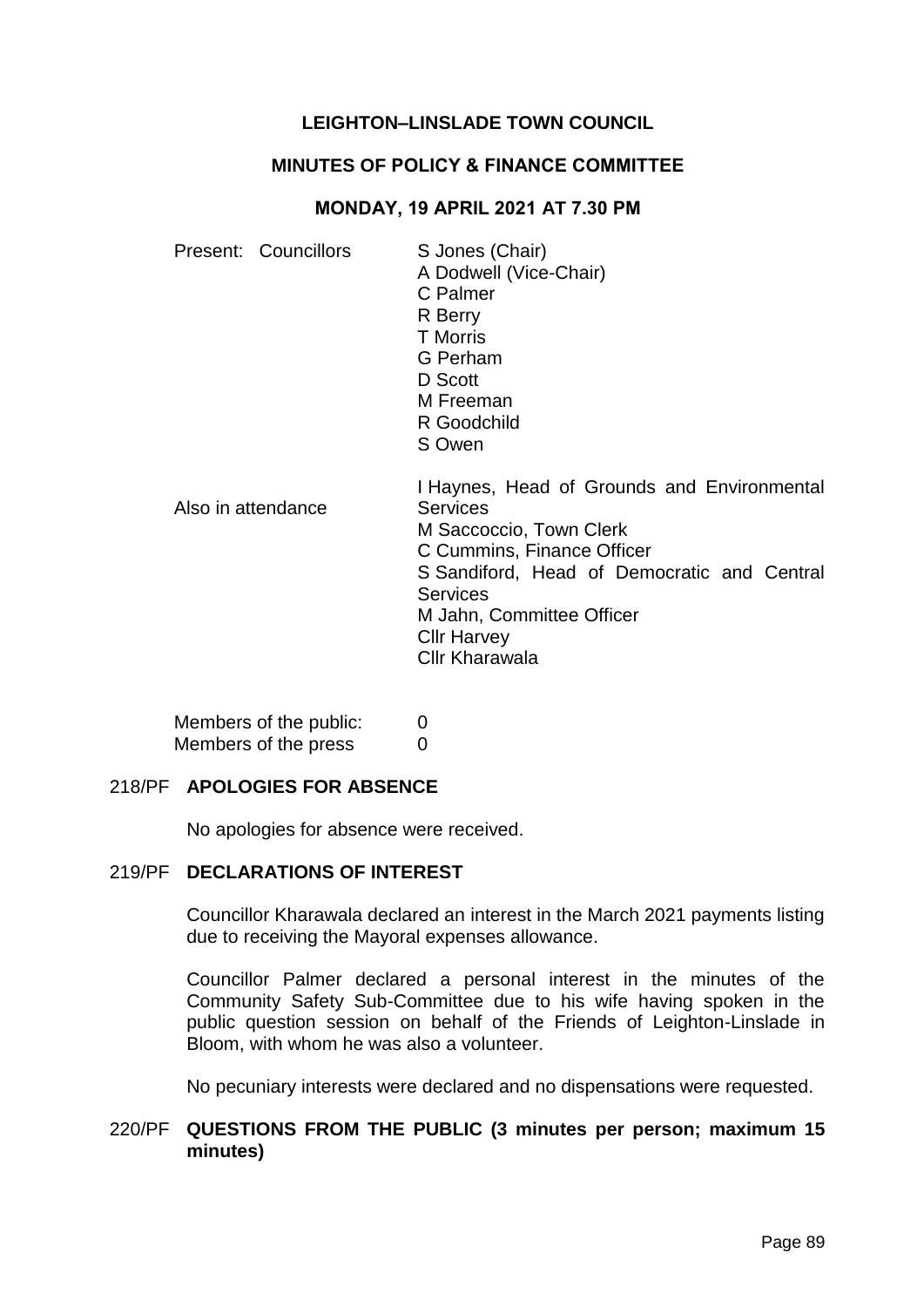There were no questions from the public.

## 221/PF **MINUTES OF PREVIOUS MEETING**

(a) The Committee received the minutes of the Policy & Finance Committee Meeting held 22 February 2021 and 29 March 2021.

**RESOLVED that the minutes of the Policy & Finance Committee held on the 22 February 2021 and 29 March 2021 be approved as correct records, to be signed at a later date when safe to do so.**

(b) Any updates needed would be covered in the meeting.

## 222/PF **MINUTES OF SUB COMMITTEES**

(a) The Committee received the minutes of the Personnel Sub-Committee meeting held on 23 March 2021.

The Committee considered recommendations made by the Personnel Sub-Committee on 23 March 2021.

#### **RESOLVED:**

- **(i) To renew the Service Level Agreement with Luton Borough Council for Human Resources and Occupational Health support for a three-year term from 1 April 2021- 31 March 2024, at a cost of £23,541 for the three-year period, based on up to 72 days service provision over the contract period.**
- **(ii) That the Service Level Agreement for HR and Occupational Health support be funded by the existing HR budget line (12/4388), which will be increased by £500 per annum for 2022-23 and 2023-24.**
- **(iii) To endorse that should the level of HR support needed exceed that outlined within the proposed SLA, that any additional cost be met from the Professional Fees budget (12/4384) where appropriate, or that where required, Committee approval be sought for budget from another source.**

Minute reference 60/PR (Town Clerk's Appraisal): Members were informed Councillor S Owen would replace Councillor R Goodchild for the Town Clerk's appraisal panel.

## **RESOLVED to receive the minutes of the Personnel Sub-Committee meeting held on 23 March 2021.**

(b) The Committee received the draft minutes of the Community Safety Sub-Committee meeting held on 12 April 2021.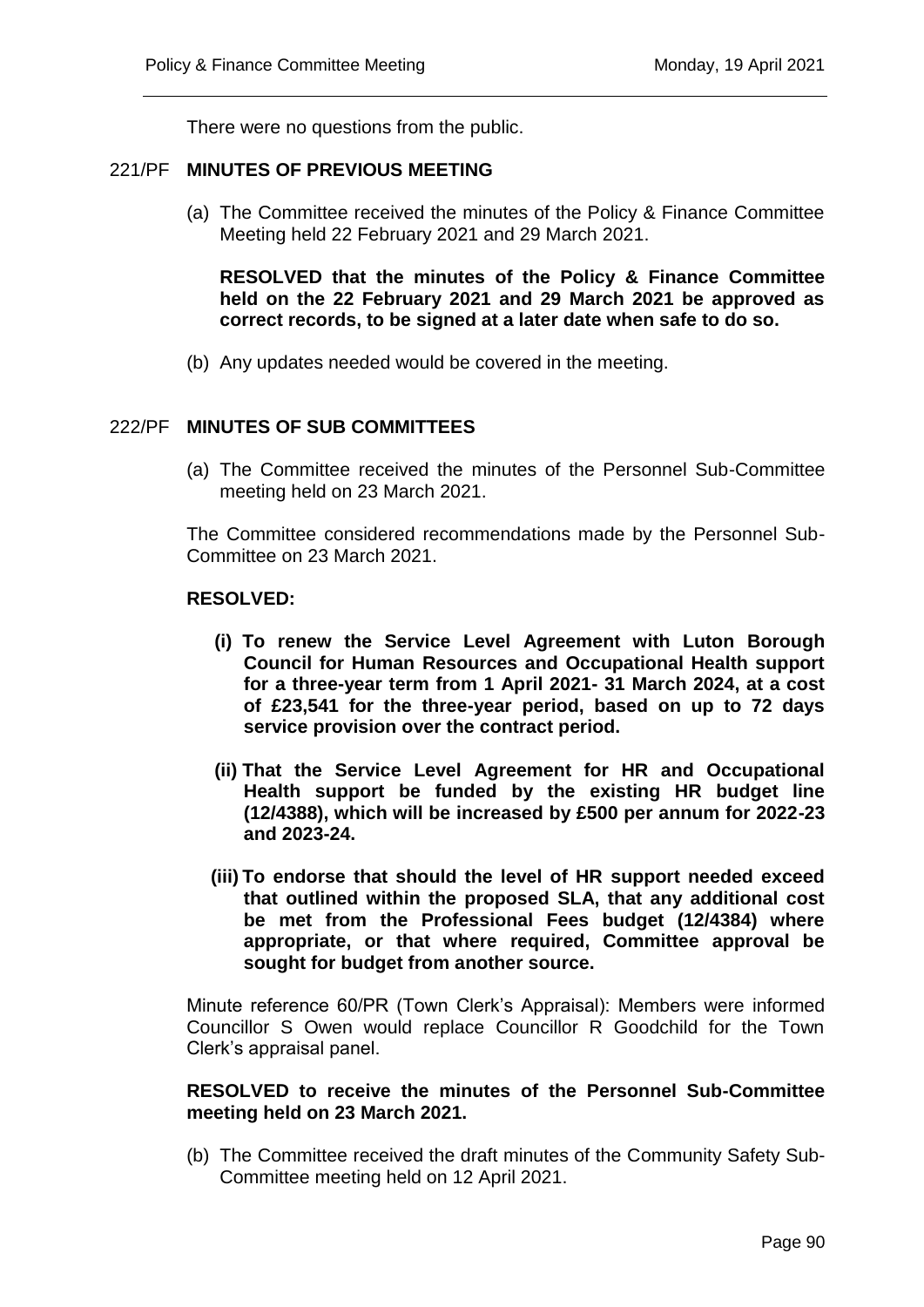## **RESOLVED to receive the draft minutes of the Community Safety Sub-Committee meeting held on 12 April 2021.**

A problem had been experienced with the postal service and late delivery of Agenda papers. It was confirmed the post office had encountered problems during the pandemic with less staff than usual, but contact would be made with them ascertain if this problem had been solved.

## 223/PF **MARKET POWERS**

The Committee received a report to seek endorsement in respect to Market Powers and re-enforce our position as a Charter Market. Any market operating outside normal charter market days would need to inform the Town Council, this would include any regular car boot sales in the area. Members agreed the Town Council needed some control over other markets in the area so our market could survive and we could work in tandem with others.

## **RECOMMENDED to Council:**

- **(a) To endorse the use of the provisions of Part 111 of the Food Act 1984 alongside the Market Charter.**
- **(b) To endorse the Market Rights public statement.**
- **(c) To endorse the Visiting Markets Terms and Conditions.**

### 224/PF **MARCH 2021 PAYMENTS**

The Committee received schedules of payments for March 2021 which had previously been approved for payment by the Town Clerk and countersigned by two signatories. There were no anomalies or matters of concern to draw to the attention of the Committee.

The schedule for March 2021 dated 9 April 2021 included BACS payments amounting to £99,476.38 (page numbers 2871-2877). The monthly salaries listing for March 2021 amounting to £99,468,50 gross was received. A cash book report for March 2021, including details of all direct debit payments, was also received.

**RESOLVED to receive the schedules of payments for March 2021, which had been approved for payment by the Town Clerk and two councillor signatories.** 

## 225/PF **ANNUAL REVIEW OF FINANCIAL REGULATIONS AND INTERNAL CONTROLS**

The Committee received a report to review the Town Council's Financial Regulations after leaving the European Union when slight amendments were made. Also the credit card procedure was revisited to reflect changes in personnel and to the reporting system given the deletion of the Accounts Sub Committee.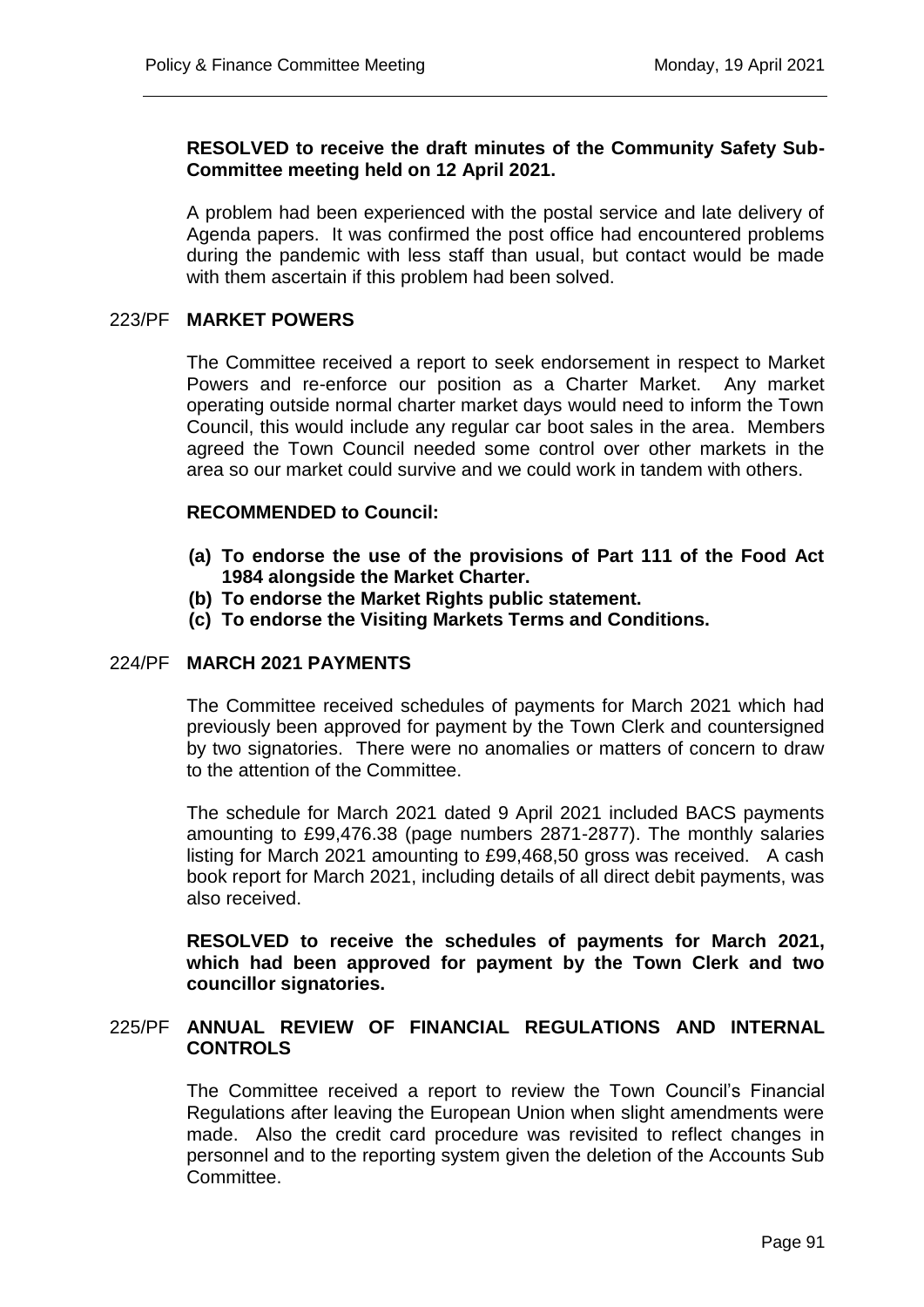## **RESOLVED to note the report.**

## **RECOMMENDED to Council:**

- **(a) That minor amendments to the Town Council's credit card procedure as set out at Appendix A of the report be endorsed**
- **(b) To endorse minor amendments to Standing Orders to fairly reflect Brexit transitional advertising of contract arrangement as set out.**
- **(c) To endorse minor amendments to Financial Regulations to fairly reflect Brexit transitional advertising of contracts arrangements as set out.**

## 226/PF **HEALTH AND SAFETY POLICY**

The Committee received a report to review the previously endorsed Health and Safety Policy to ensure it was fit for purpose.

A question was raised regarding the number and type of recorded accidents over the past few years. It was confirmed there were very few accidents with none being reportable.

#### **RESOLVED to note the report.**

## **RECOMMENDED to Council to endorse the Town Council's Health and Safety Policy which had been the subject of its annual review.**

## 227/PF **LONE WORKING POLICY**

The Committee received the previously endorsed Lone Working Policy to ensure it was fit for purpose.

A question was raised regarding whether an analysis had been undertaken of staff over the past year particularly with home working. It was confirmed this policy did not include home working.

In respect of home working over the past year due to the Covid-19 pandemic, staff had been asked to complete display screen assessments and to request any equipment they needed. Staff were encouraged to talk to their line manager and a monthly reminder was sent to remind employees that the Employee Assistance Helpline offered online and telephone based support on a range of subjects 24/7.

#### **RESOLVED to note the report.**

**RECOMMENDED to Council to endorse the Town Council's Lone Working Policy which had been subject to review**.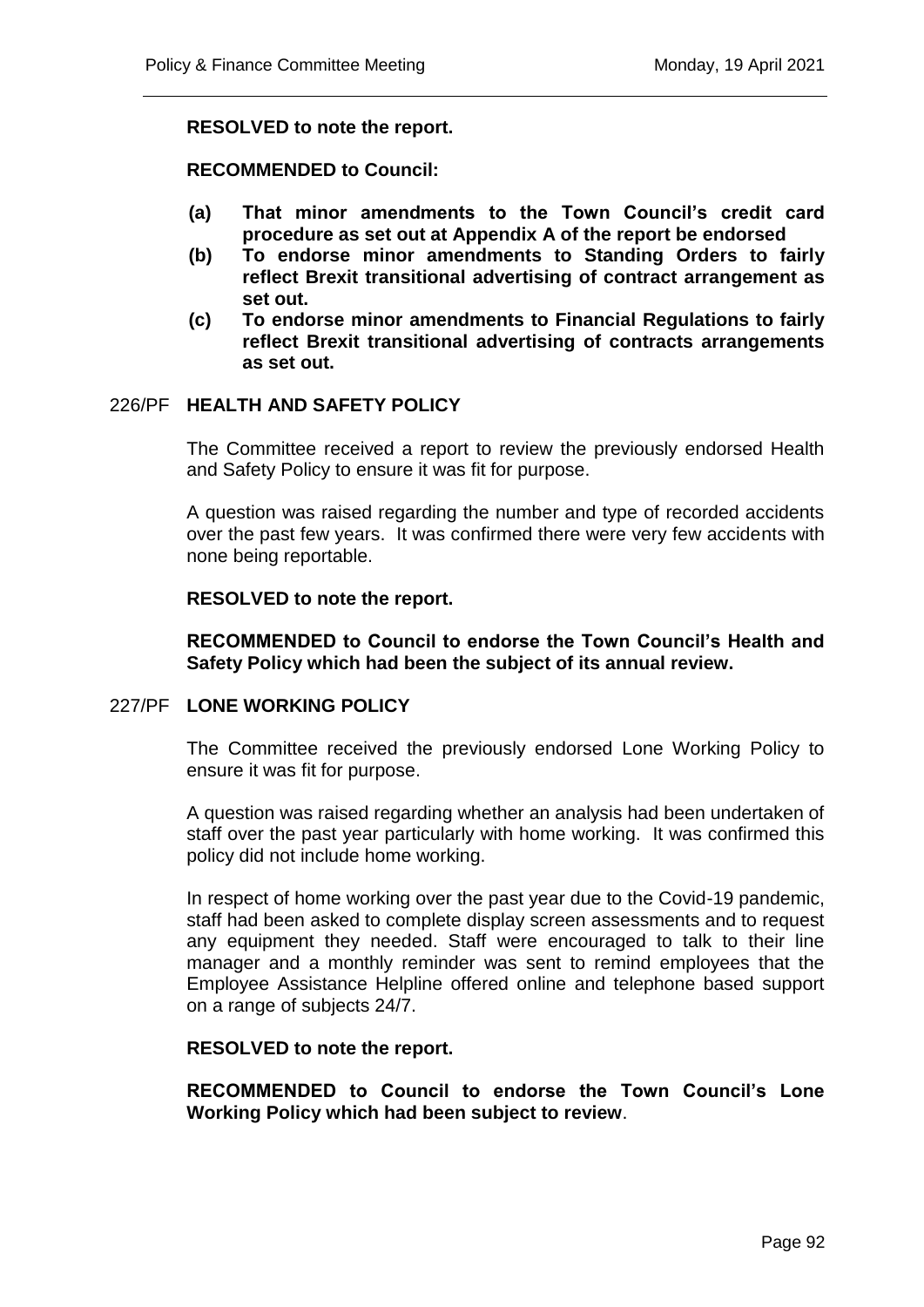## 228/PF **PARSON'S CLOSE RECREATION GROUND: ACCESSIBLE ADVENTURE PLAY**

The Committee considered the recommendation made by the Grounds & Environmental Services Committee on 8 March: to consider the funding options to deliver this £297,946.00 project and to consider funding through the United Kingdom Debt Management Office via Public Work Loan or from Town Council held reserves.

Funding via a loan would provide a long term option and the repayments could be met through the revenue budget without any impact on the Town Council precept.

Members agreed this was an excellent project providing extensive accessible play equipment in the park. A question was raised regarding insurance for this extra equipment and it was confirmed the insurance company would be informed and they would assess our processes and equipment and decide the appropriate insurance required.

## **RESOLVED to note the report.**

**RECOMMENDED to Council to endorse the application for funding of the project up to £300,000 through the United Kingdom Debt Management Office via a Public Works Loan application.** 

## 229/PF **COMPLAINTS POLICY**

The Committee received a report regarding the Complaints Procedure. Following a thorough review which included guidance from the Local Councils Ombudsman and the National Association of Local Councils, a new policy was recommended for approval. It was felt that the new policy provided clearer information to members of the public about the complaints process.

**RECOMMENDED to Council to approve the proposed revised Complaints Procedure.**

### 230/PF **FREEDOM OF INFORMATION POLICY**

The Committee received a report regarding the Freedom of Information Policy, which had been in effect since 2004. The fundamental legislation had not changed and only minor amendments to the Policy were recommended to bring it up to date (for example, removal of the reference to fax).

## **RESOLVED**

**(a) To note the information in the report and appendices concerning**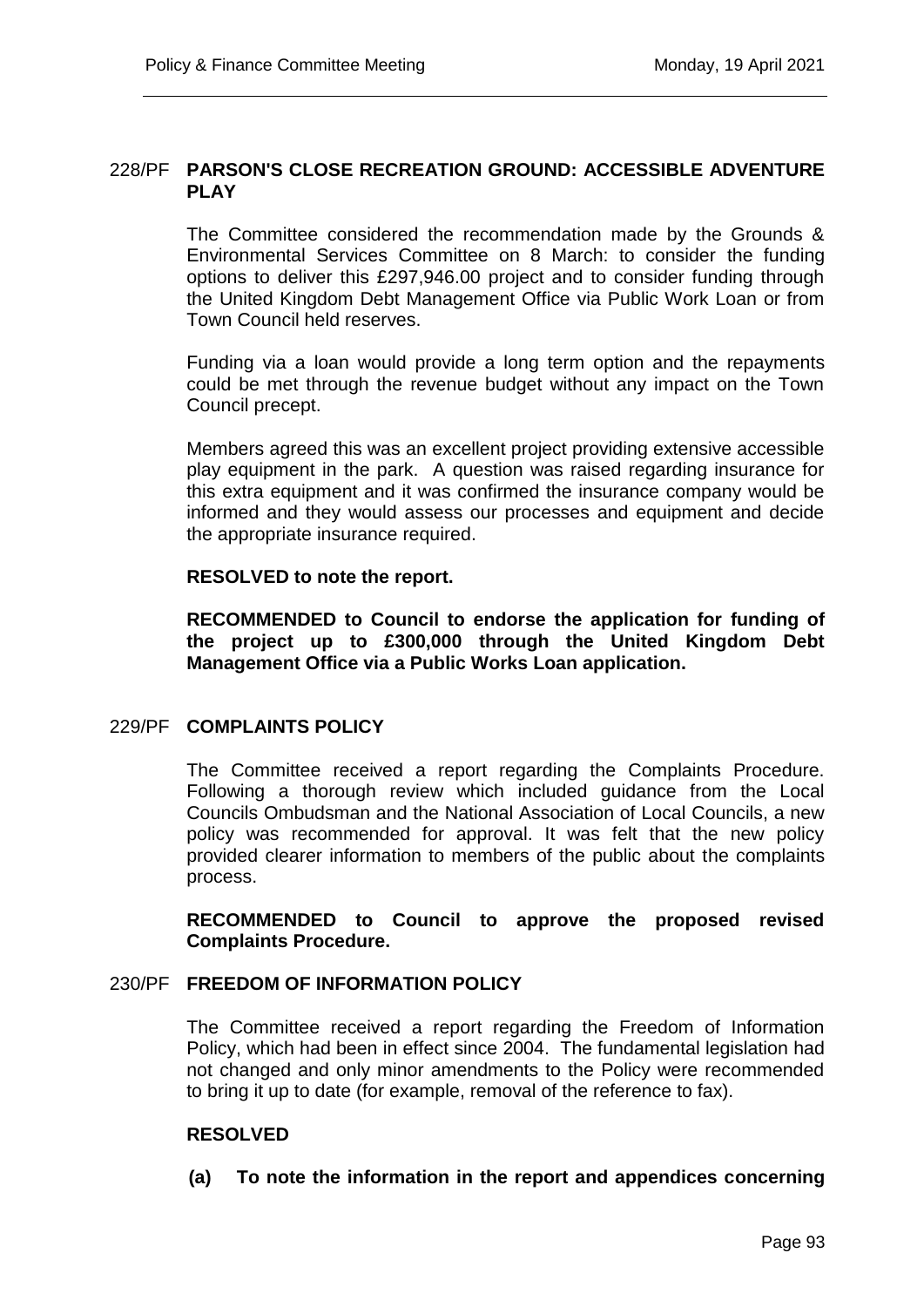**Freedom of information.**

**(b) To endorse the use of the flowchart published by the Information Commissioner to process requests, as set out in Appendix D.**

**RECOMMENDED to Council to approve minor amendments to the Freedom of Information Policy.**

#### 231/PF **DRAFT ANNUAL REPORT 2020-2021**

The Committee received the draft Town Council Annual Report 2020-2021. The report followed a more abbreviated format and contained key highlights from the year. It was noted that financial information would be finalised following completion of the year end accounts. A number of amendments were suggested including the addition in the introduction of Church of St.Mary's as being another ancient building in the Parish and the addition of the names to the photographs of the volunteers bestowed with the Community Volunteer awards for 2020-21. Also some typographical errors which needed to be amended were highlighted and Councillors were encouraged to contact The Head of Central and Democratic Services of any other amendments required.

Members agreed that an acknowledgement should be added on the change in meeting structure over the past year due to the pandemic restrictions which meant cancelled meetings, delegated decisions and on-line meetings.

**RECOMMENDED to Council to approve the written content of the annual report for 2020-2021 with the amendments highlighted above (financial information to follow after completion of the financial year end).** 

## 232/PF **COMMITTEE OBJECTIVES AND WORK PLAN**

(a) The Committee received the Committee work plan and objectives for 2020-21.

#### **RESOLVED to note the committee work plan and objectives for 2020-21.**

(b) The Committee received the draft Committee work plan and objectives for 2021-2022 and was asked to consider deferring a Council software review (addressing Objectives 1,2 & 3 in the Council's Five Year Plan) due to the need to focus on actions arising from the recent Social Media Audit and Risk Register action plan for 2021-22. Some work had been necessarily delayed due to the pandemic and needed attention in 2021-22. This included IT security, data protection, social media security and meeting of accessibility legal requirements for the website and apps.

#### **RESOLVED to approve a change in the work plan to progress actions**